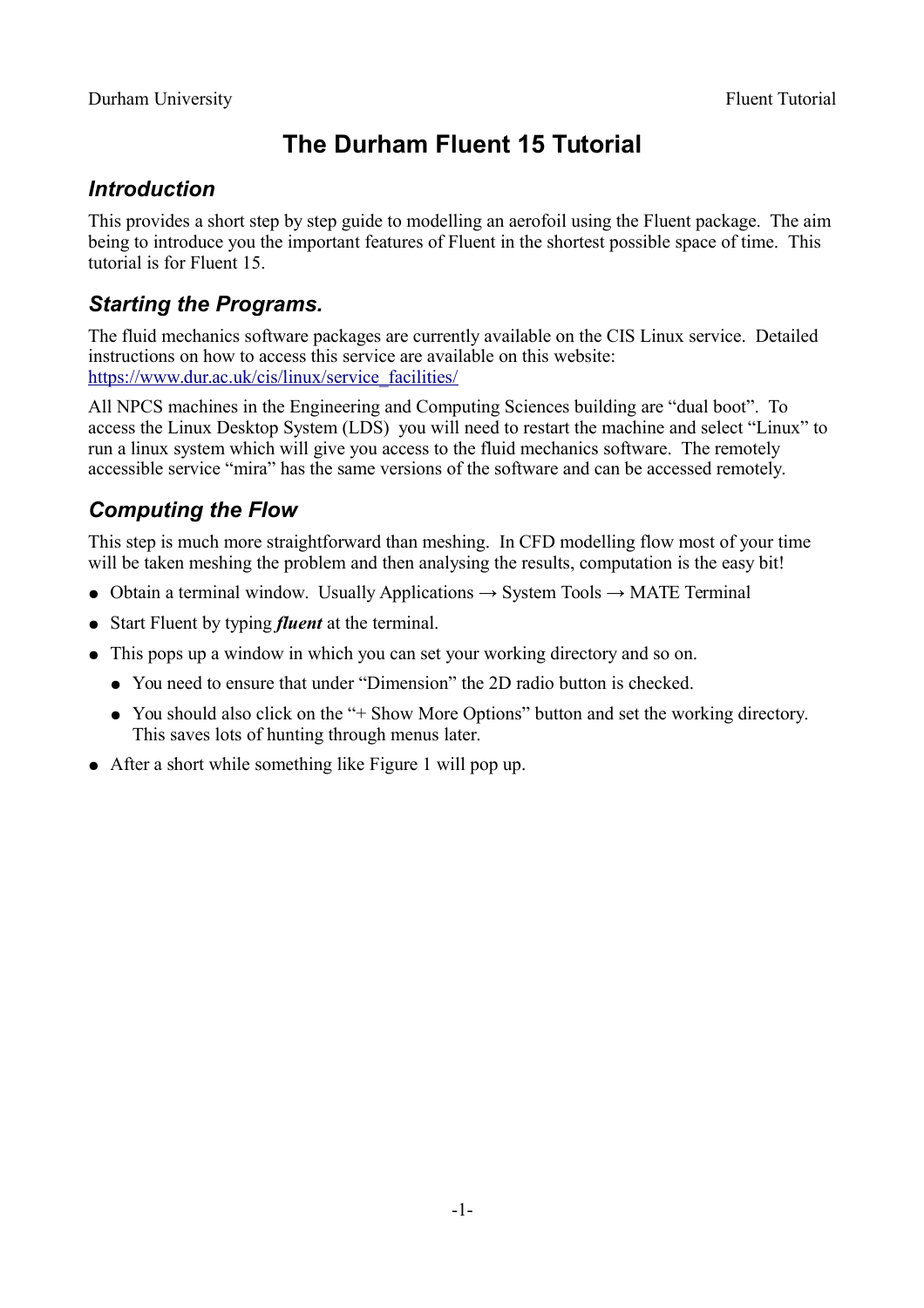#### Durham University Fluent Tutorial



*Figure 1: General View of Fluent 15*

- <span id="page-1-0"></span>• The key thing to note here is the box on the left hand side. This guides you through the solution set-up. The plan is to work your way through each of the categories (sometimes these are called "Task Pages") from top to bottom setting variables, boundary conditions and so on as you go.
- There are three major headings in this box (Meshing, Solution Setup, Solution and Results) with a number of subheadings. We will consider each heading in turn.

#### **Meshing**

This tutorial assumes that you already have a mesh. Fluent 15 features some meshing features not present in previous versions but you will need to look at the manual to discover more about those features.

To load in the mesh File  $\rightarrow$  Read  $\rightarrow$  Mesh. If you don't have one there should be one on the webpage with this guide. This guide assumes that you will be using an aerofoil inside a square mesh. If you have a mesh created from the Pointwise tutorial - work through this document now and then check the appendix for tips on how to you use the mesh you created in Pointwise.

#### **Solution Set Up Task Pages**

- On the "General" task push the Check button (this should return no problems)
- The Models task is where you can select the turbulence model and so on. For now the default laminar flow model will be fine.
- The other task pages can be left as default until you get to "Boundary Conditions"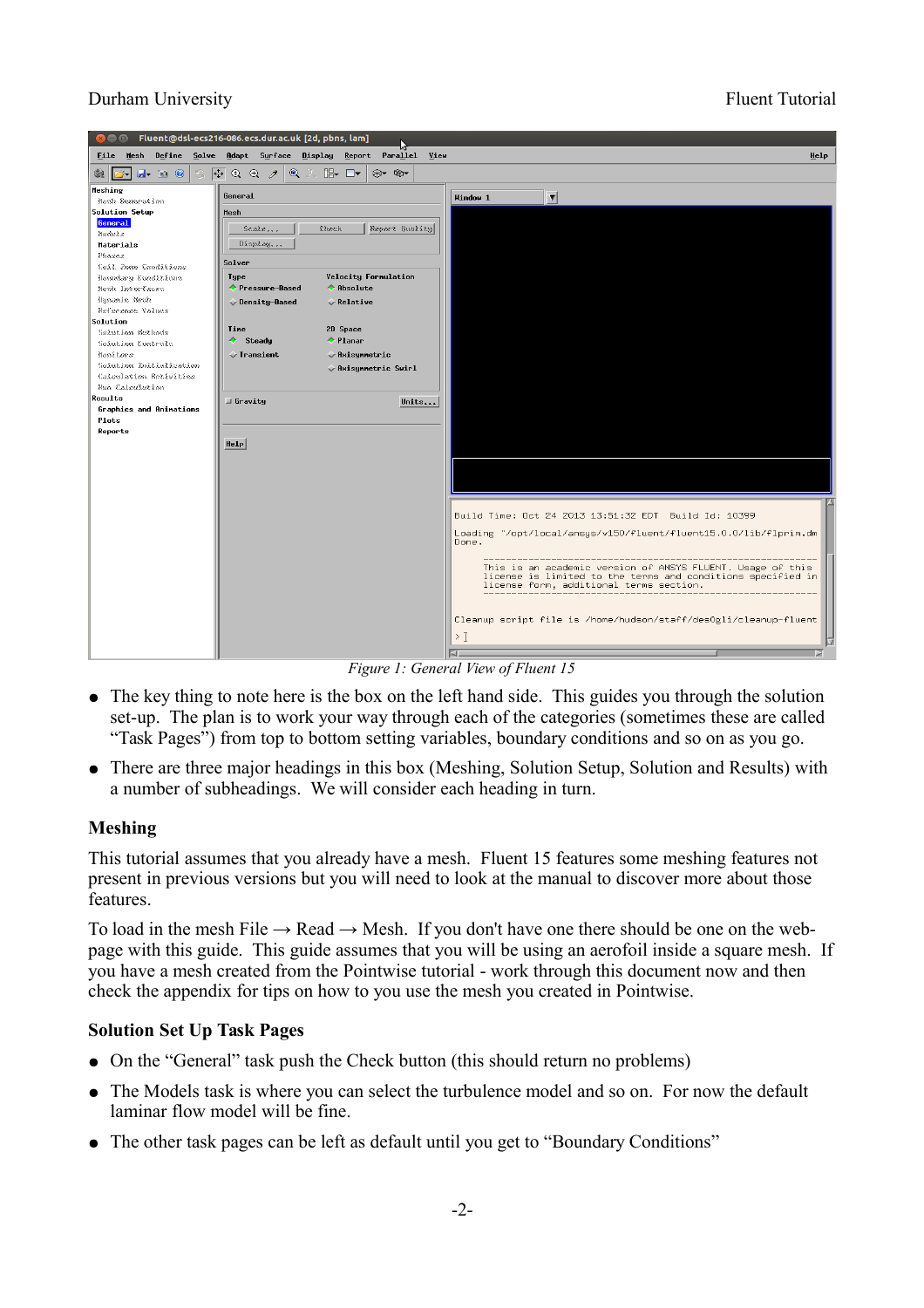#### Durham University Fluent Tutorial

- Select the flow exit and change the "Type" to "pressure outlet". Check the gauge pressure is set to zero (the default) which is what we want.
- Select the flow inlet and change the type to "velocity inlet" set the velocity to be 15 m/s
- You can if you wish set the reference values to appropriate values for your aerofoil. These are the values that Fluent will use to determine things like coefficients.

#### **Solution Task Pages**

- The Solution Methods and Solution Controls can be left at default values.
- On the "Monitors" task page make sure that the residuals are set to Print and Plot
- On the "Solution Initialization" task page select "Standard Intialization", this picks up the fact that we have an inlet velocity of 15 m/s and suggestes an X velocity of 15 m/s. This is quite a good way to start so click on "Initalize"
- The other task pages can be left at their default values.
- On the "Run Calculation" you can hit "Check Case" to learn about some helpful suggestions ignore these for now.
- Set the number of iterations to 1000 and press Calculate to watch the computer work for you! My example mesh no longer converges but you runs through the 1000 iterations in less than a minute. If this was a real fluids problem you would need to investigate why this isn't the case – for now we will look at some results.

#### **Results Task Pages**

• You can then view your results using the "Graphics and Animations" task page. Contours  $\rightarrow$ Set Up.. This might give you something like [Figure 2](#page-3-0) after some fiddling.

### **Including a Turbulence Model**

The inviscid flow solution is fine for bulk pressure changes, but if we wanted to examine the flow under more realistic conditions we can use this solution as the basis for the next run.

- Under Solution Setup  $\rightarrow$  Models  $\rightarrow$  Viscous  $\rightarrow$  Edit . Try selecting the Spallart-Allmaras turbulence model. The default values will be o.k. for now.
- Got back to Solution  $\rightarrow$  Run Calculation. Then uses the inviscid velocity data etc. with the new turbulence model. This seemed to solve the convergence issue for me.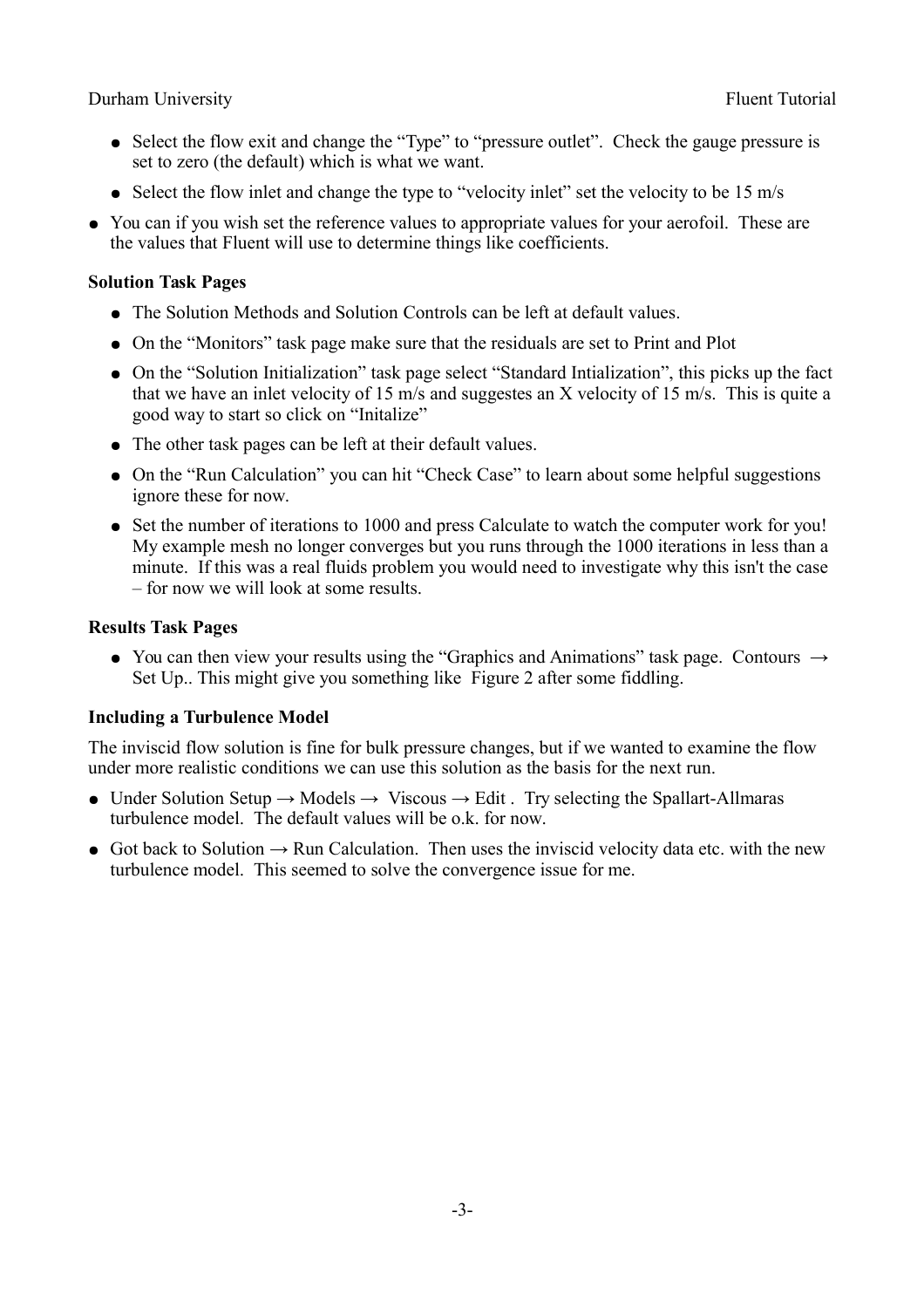### Durham University Fluent Tutorial



<span id="page-3-0"></span>*Figure 2: Some Sample Contours of Pressure*

## *Summary*

You have now successfully meshed up and calculated a basic geometry. Other things you could try with the data:

- Add a turbulence model
- Change the residuals from their default values to much smaller ones
- Extend the problem into 3D
- Tilt the aerofoil and examine the prediction of separation
- Investigate the effect of using a much finer grid

This is a tutorial on how to use Fluent to show you the mechanics of running a solution. The flow model of the aerofoil produced captures bulk flow effects but for anything more refined you will have to carefully consider how to model the scenario! This is **not meant to represent good practise** in CFD but the mechanics of getting the solution to run.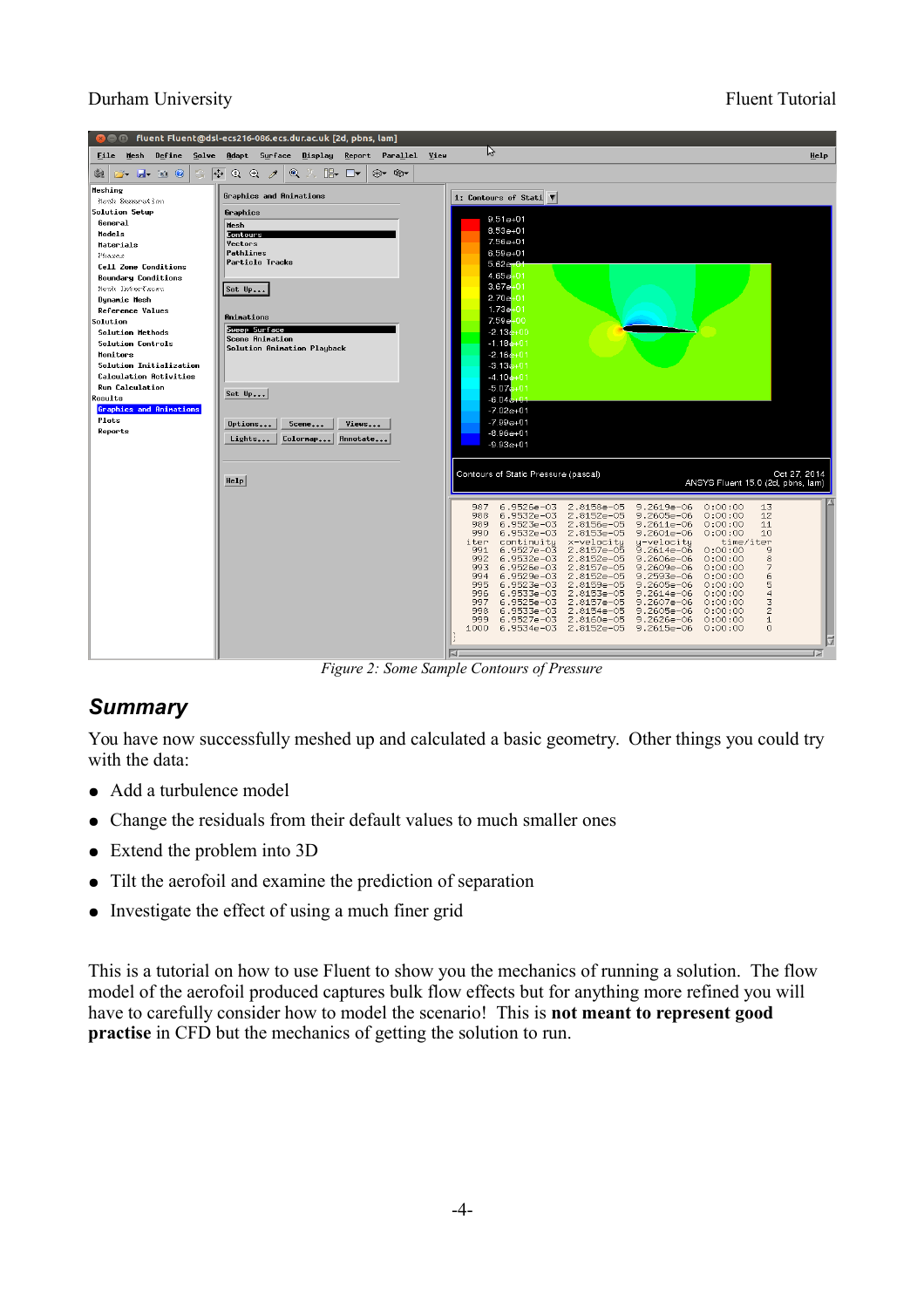## *Using the Mesh from the Pointwise Geometry*

The steps are essentially the same except you only have one boundary condition to set.

Read the case into Fluent.

- File  $\rightarrow$  Read  $\rightarrow$  Case. It may complain about the high aspect ratio of your cells if you cared about the results you ought to do something about this.
- Follow the same steps as before with the exception of the Solution Setup Task Page.
	- Models: Turn on the Spallart-Allmaras Turbulence model.
	- Materials: Select the air and hit "Create/Edit". In the drop down change the density from "constant" to "ideal gas". Leave the rest of the values at the defaults.
	- Boundary Conditions: Here you set the circular outer edge to be a "Far Field Boundary" condition - you specify a speed and direction of the far field flow. I suggest Mach 0.6, X component of 1 and Y component of 0.05.
	- You need to specify a compressible Mach number as the far field boundary condition only works with compressible flows.
- Solution Task Page:
	- Initialization: I had some success with using the Hybrid method just hit "Initialize"
	- Run Calculation: Set the Number of Iterations to be 1000 and hit "Calculate"
- You should end up with something like [Figure 3](#page-4-0)

<span id="page-4-0"></span>

*Figure 3: Solution on Pointwise Mesh*